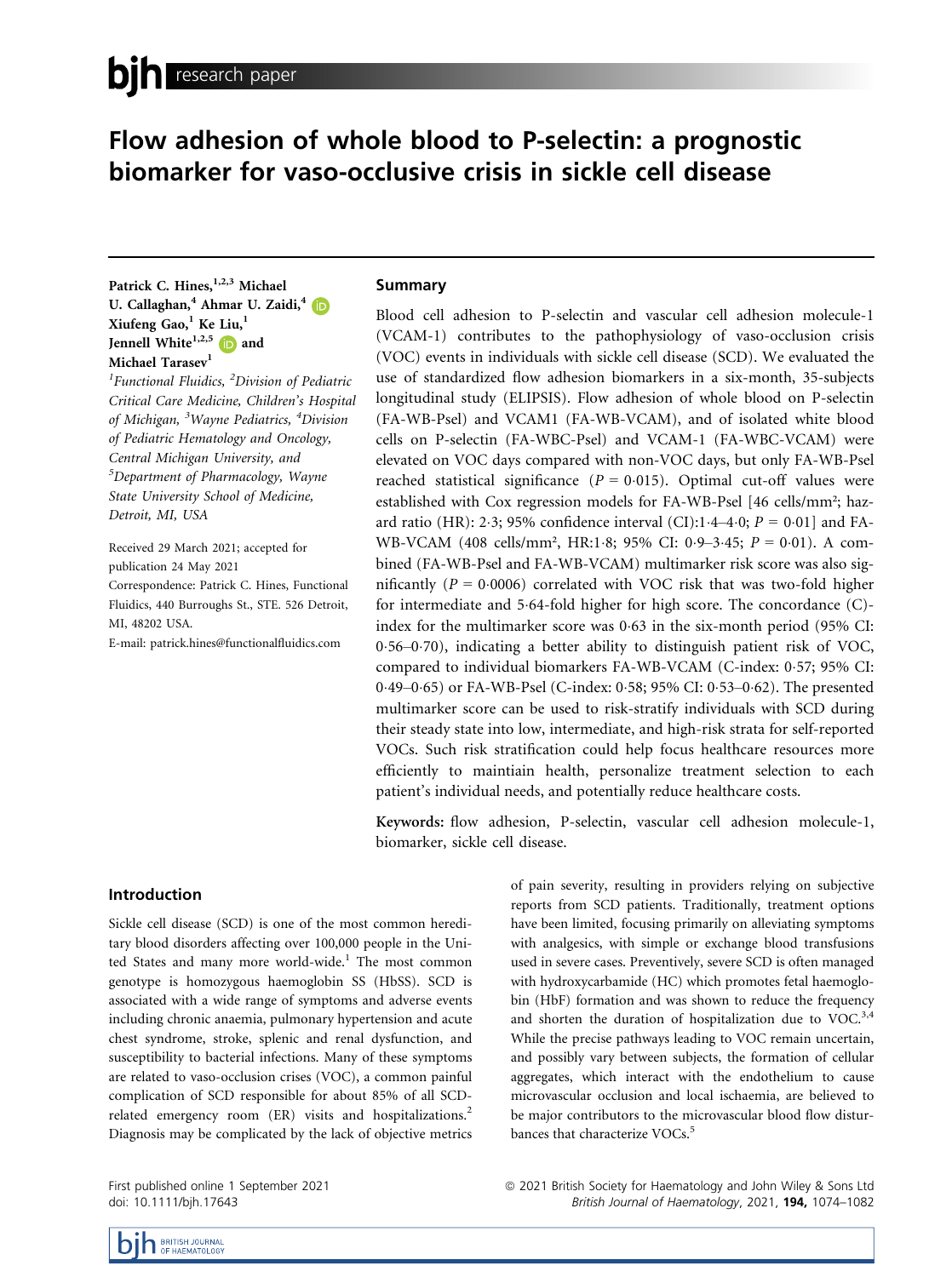Recently, a number of SCD-modifying therapies have been approved to improve rheology and normalize RBC function. Those include L-glutamine (Endari®, Emmaus Medical) which reduces oxidative damage on the RBC membrane,<sup>6</sup> crizanlizumab-tmca (Adakveo®, Novartis) a P-selectinblocking monoclonal antibody that inhibits multicellular adhesive interactions, and haemoglobin-modifying voxelotor that reduces haemoglobin polymerization by increasing haemoglobin-oxygen binding affinity.<sup>7</sup> Both L-glutamine and crizanlizumab were shown to reduce the annualized frequency of VOCs,<sup>8,9</sup> and voxelotor increased haemoglobin concentration by targeting the primary polymerization mechanism, $10$ which may improve overall RBC health and rheology.

VOC events are unpredictable in people with SCD, and there are no biomarkers that reliably predict VOC onset. While certain triggers (e.g., dehydration, inflammation, physical or emotional stress, cold temperature) had been shown to increase VOC risks, most episodes are not associated with an easily discernable cause.<sup>11</sup> As a result, it is difficult for a provider to effectively utilize and target measures to prevent VOCs. Thus, there is substantial interest in the development of prognostic biomarkers capable of stratifying individual patients at steady state based on their risk for developing VOCs.

The pathophysiology of VOC is complex and the mechanisms underlying its development remain to be fully elucidated. On the molecular level hypoxia-induced polymerization of HbS induces membrane damage leading to decreased RBC survival in circulation though intravascular haemolysis and accelerated phagocytosis in the spleen.<sup>12</sup> At the same time, membrane damage results in calcium influx and potassium and water efflux from sickle RBC leading to cell dehydration and sickling.<sup>13</sup> Haemoglobin released upon cell lysis depletes NO, leading to vasoconstriction, $^{14}$  playing a role in elevation of normal and sickle RBC adhesion to endothelium<sup>15</sup> and also contributing to platelet activation.<sup>16</sup>

Additionally, HbS undergoes autooxidation and precipitates on the inner membrane surface contributing to sickle RBC oxidative stress, $17$  with generated reactive oxygen species (ROS) inducing lipid peroxidation and attacking membrane and cytoskeletal proteins.18,19 Proximate adhesion of RBC to vascular endothelium, observed in SCD, exacerbated by membrane damage and cell lysis, was suggested as a triggering event for acute VOC development.<sup>20</sup> Exposure of endothelial cell to oxygen radicals, as well as to some other plasma factors like tumour necrosis factor  $\alpha$  (TNF- $\alpha$ ), Interleukin-1, or thrombin, brings about rapid mobilization of P-selectin from Weibel–Palade bodies to the surface of endothelial cells through the oxidant-dependent activation of the transcription factor NF- $\kappa$ B.<sup>21</sup> Elevated levels of E-selectin, vascular cell adhesion molecule-1 (VCAM-1), and intercellular adhesion molecule 1 (ICAM-1) were reported during VOC, as compared to subjects with other SCD complications likely indicating their potential involvement in the development of VOCs.<sup>22</sup>

 $\degree$  2021 British Society for Haematology and John Wiley & Sons Ltd 1075 British Journal of Haematology, 2021, 194, 1074–1082

The initiation of a VOC involves a multitude of molecules.23 P-selectin plays a key role in the adhesion of sickle erythrocytes and leucocytes to the endothelial wall.<sup>24</sup> The role of P-selectin in the process of VOC was first demonstrated by a transgenic murine model that SCD mice deficient in Pselectin, which displayed defective leukocyte recruitment to the vessel wall, were protected from vaso-occlusion.<sup>25</sup> Pselectin inhibition by anti-P-selectin aptamer in SCD mice decreased cell adhesion and increased microvascular velocities.<sup>26</sup> Surface-expressed P-selectin also mediated abnormal rolling and static adhesion of SS red blood cells to the vessel surface in vitro.<sup>27,28</sup> Translocation of endothelial P-selectin to the cell surface also results in the prompt adhesion of sickle erythrocytes to vessels and the development of vascular occlusion in transgenic mice with  $SCD<sup>24</sup>$  In humans with SCD, dose-dependent inhibition of adhesion to P-selectin was observed following pre-exposure to crizanlizumab, an anti-P-selectin monoclonal antibody, $29$  with VOC rates reduced upon crizanlizumab treatment in a recent doubleblind, placebo-controlled study.<sup>30,31</sup>

Very late antigen-4 (VLA-4) is highly expressed in sickle reticulocytes and supports cell adhesion to endothelium through the interaction with VCAM-1 with VLA-4/VCAM-1 interactions proposed to contribute to SCD severity and VOC. A decrease in VLA-4 expression on reticulocytes in SCD subjects treated with HC, a therapy known to reduce the clinical severity of SCD, was previously reported.<sup>32</sup> Recent positron emission tomography data indicate VLA-4 mediated hyper-adhesion, primarily of SCD reticulocytes, during VOCs in the SCD Townes mouse model.<sup>33</sup> We have demonstrated that pulsatile flow increased VCAM-1 – VLA-4 adhesive interactions as compared to non-pulsatile flow,  $34$ likely due to an increase in interaction time allowing for the development of additional adhesive points of attachment.<sup>5</sup> We developed a standardized, flow-based adhesion bioassay to measure whole blood adhesion to VCAM-1 and P-selectin during a simulated physiologic flow. In this study, we evaluated the ability of four flow-based adhesion biomarkers, including flow adhesion of whole blood to VCAM-1 (FA-WB-VCAM), flow adhesion of whole blood to P-selectin (FA-WB-Psel), flow adhesion of white blood cells to VCAM-1 (FA-WBC-VCAM) and flow adhesion of WBC to Pselectin (FA-WBC-Psel), to stratify individuals with SCD accordingly to their risk of self-reported VOCs. The sixmonth longitudinal study of subjects with SCD documented the natural history of self-reported and hospital VOCs and assessed biomarkers in longitudinally collected blood samples before, during, and after VOC events.

# Methods

## Study subjects and sample collection

This protocol was approved by the Wayne State University Human Investigation Committee Institutional Review Board.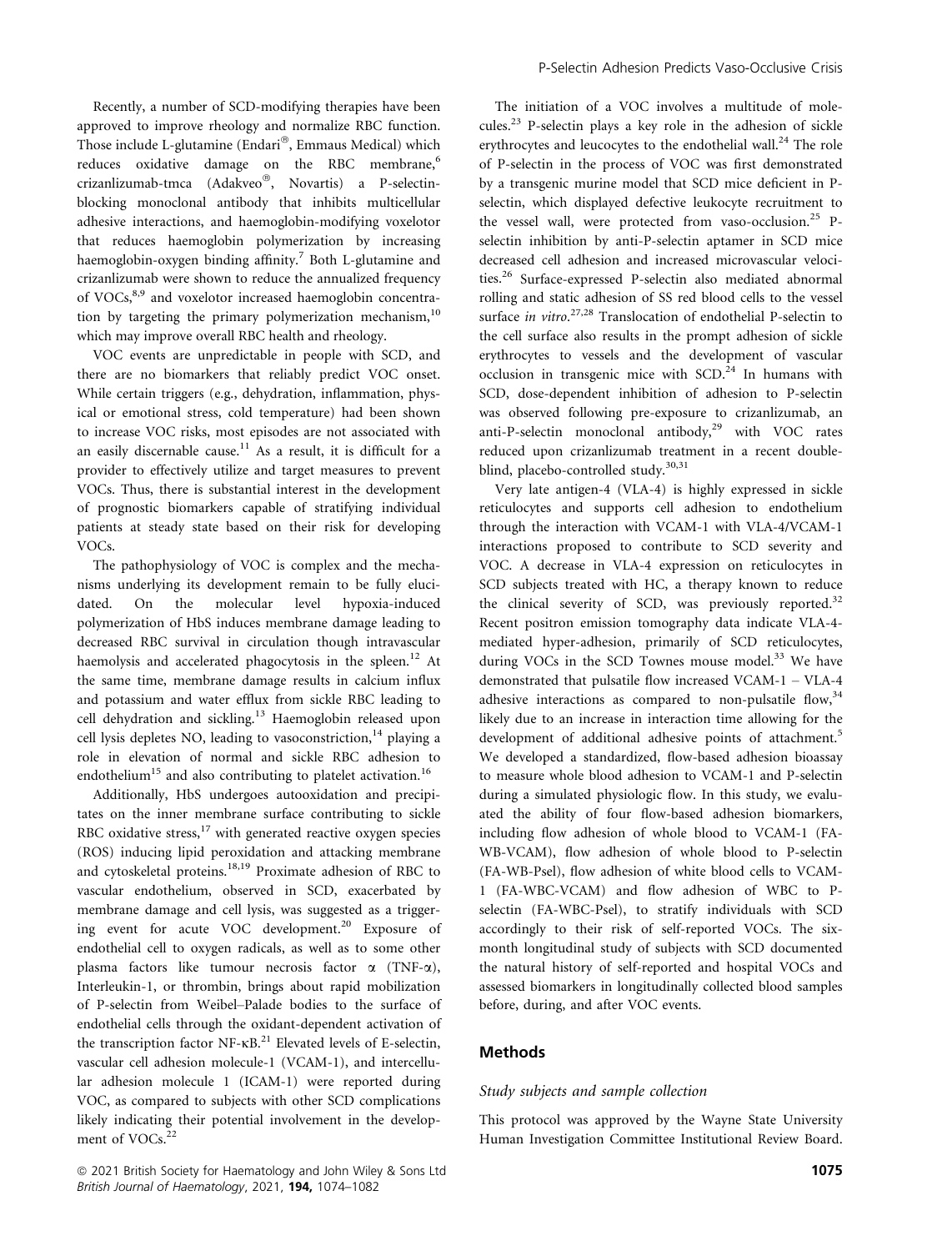Participants with a confirmed diagnosis of stable SCD (defined as no significant complications for at least one week prior to study entry such as VOC requiring in-patient hospitalization, acute chest syndrome or any complication requiring in-patient hospitalization, or no acute transfusions for at least one month prior to the baseline visit) with HbSS or  $S-\beta$ thalassaemia0 (HbS-β0) were identified at clinic visits and consented to participate in the study. Participants must have had two unplanned medical interventions with health care providers for VOCs, requiring opioid treatment, in the 12 months prior to study entry and be at least 12 years of age, with a weight of at least 43.5 kg to allow for the frequent blood collections. The daily e-diary captured a patientreported VOC pain crisis as a VOC day, if the patient responded yes to whether they experienced a pain crisis in the last 24 h. The pain crisis module triggered at-home blood collections (within 24 h of the initial event, with follow-up collections at 48 h and 72 h after VOC event resolution) using mobile phlebotomy to collect blood samples in the subjects' home. Alternatively, when VOC involved an emergency room visit with or without hospital stay, the event was captured through patient medical records. Baseline non-VOC blood collections were conducted at three-week intervals in the subject's home during the six-month period.

## Flow adhesion biomarkers

Standardized microfluidic flow adhesion assays were conducted as described previously.<sup>24</sup> Briefly, blood for FA-WB-VCAM, FA-WB-Psel, FA-WBC-VCAM and FA-WBC-Psel assays was drawn in sodium citrate tubes and stored at 4°C for up to 48 h, which in our control experiments did not result in statistically significant changes in VCAM-1 or Pselectin flow adhesion. Isolated WBC suspension was prepared according to a standard procedure.<sup>35</sup> A commercial well plate microfluidic flow adhesion system, BioFlux 1000Z (Fluxion Bio, San Francisco, CA, USA) was utilized. Whole blood samples (1:1 diluted with Hank's Balanced Salt Solution buffer) or isolated WBC suspension (at 5 million cells/ ml) were perfused through VCAM-1 (20 μg/ml) - or Psel (5 μg/ml)-coated microfluidic channels (350 μm wide x 70  $\mu$ m tall) using pulsatile (1.67 Hz) shear stress (1 dyne/cm<sup>2</sup>) and washed with the buffer at the same flow rate to eliminate non-adhering cells. Images were acquired with a high-resolution CCD camera and analyzed with Montage imaging software (Molecular Devices, Downingtown, PA, USA). An adhesion index (AI) was established for each sample by quantifying adherent cells within a standard viewing area (cells/mm<sup>2</sup>).

## Statistical analysis

Baseline characteristics were summarized for the entire cohort using standard descriptive statistics. Box and whiskers plots were utilized to depict the range of baseline values for each flow adhesion biomarker for individual subjects during this six-month investigation. Geometric means were used, unless otherwise specified, to account for the effect of data outliers that are particularly pronounced in flow adhesion results. As geometric mean is a monotonic function of the mean of the logarithms, significance of the difference between the means of the logarithms implies significance of the difference between geometric means themselves. Comparison between the geometric means of each biomarker was performed using mixed-model accounting for the repeated measurements.

An extended time-dependent Cox regression model [Anderson–Gill Model (AG-CP)] was adopted in this data analysis.<sup>36</sup> The data structure for fitting AG-CP models was based on the VOC-free time, and defined the time of enrolment as day zero and the day of the end of the study. The interval between the VOC events was calculated as the difference between the start and the end of VOC-free time (only the VOC events confirmed during the survey and associated with blood samples were used in this analysis). The model did not account for VOC durations, which were small compared to in-between VOC times. The start of each interval was the first day of the previous event or day zero, whichever comes later. The end of each interval was the first day of the following VOC event or the day the study ends, whichever comes later. Thus, subjects with no VOC events had one VOC-free interval; subjects with one VOC event – two intervals, subjects with two events – three intervals, and so on. The covariates were used as categorical variables and included FA-WB-VCAM, FA-WB-Psel, FA-WBC-VCAM and FA-WBC-Psel.

Nine quantiles (at 25% intervals starting with 60%) were selected as candidate cut-off values for each flow biomarker. Univariable Cox regression analysis was used with each of the four adhesion biomarkers to assess their relationship to VOC risk. The optimal cut-off value for each biomarker was determined based on statistical significance (defined as Pvalue  $\leq 0.05$ ) of the likelihood ratio test (LRT), and on the minimum of the Akaike information criterion (AIC).

The multivariable Cox regression model utilized biomarkers from the univariable Cox regression analysis to provide a combination of biomarkers with significance on a LRT and with the lowest AIC value. Using the identified combination of biomarkers, a flow adhesion multimarker score was defined as the number of flow adhesion biomarkers present at high levels in a given patient. This multibiomarker score was used as a continuous variable to assess the collective effect of biomarker level on VOC risk in subsequent analysis. The proportional hazards assumption was evaluated and confirmed using the Schoenfeld residual test for all Cox proportional hazard regression models.

The concordance index (C-index) was used to compare the predictive accuracy and discriminative ability of the multimarker score and individual biomarkers to classify subjects with regard to VOC at the six-month period. Data analysis

<sup>1076</sup> **1076 1076 2021 British Society for Haematology and John Wiley & Sons Ltd** British Journal of Haematology, 2021, 194, 1074–1082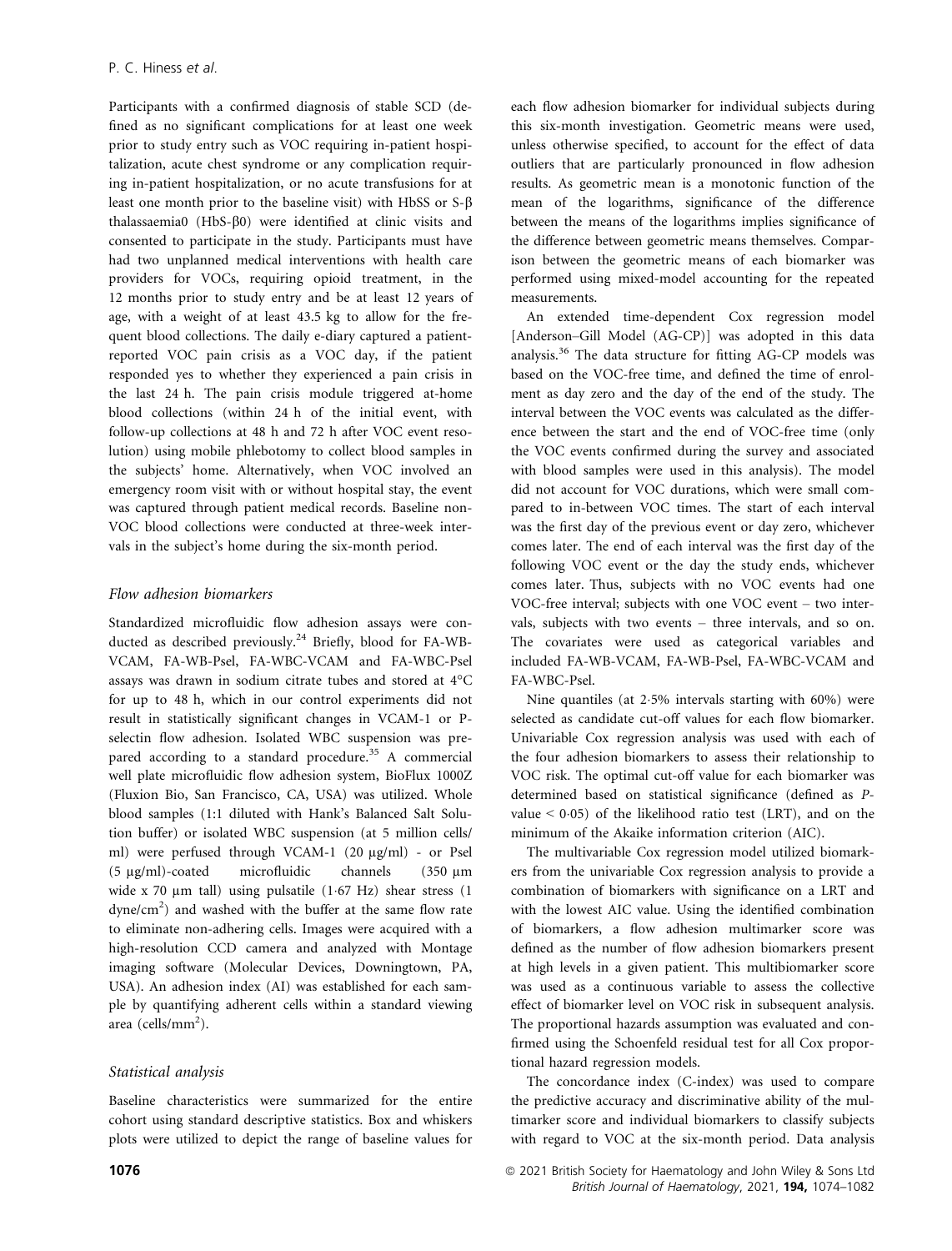was performed using the statistics software R, version 4.0. (R Foundation for Statistical Computing, Vienna, Austria). All statistical tests were two-tailed and  $P$ -values  $\leq 0.05$  were used to determine statistical significance.

#### Results

## Clinical characteristics of the subjects

Thirty-five SCD subjects had been followed for six months with the basic patient information given in Table I. Twentynine percent of the subjects did not experience VOCs during the study while 71% of the subjects experienced one or more VOCs, totalling 48 VOC days (two continuous VOC days were counted as 1). Intersubject longitudinal variability for all four flow adhesion biomarkers at both at steady state and during VOCs is shown in Fig 1.

#### Group variance between steady state and VOC

The average values of the four flow adhesion biomarkers from 68 VOC samples received from the 25 subjects who had at least one VOC event during the study were elevated as compared to the 314 VOC-negative samples (from 35 subjects; Table II). The comparison between the baseline and VOC-positive biomarker values (see Methods) indicates that the increase, accounting for repeated measurements, was statistically significant for FA-WB-Psel  $(P = 0.015)$  and was approaching significance for FA-WBC-Psel ( $P = 0.056$ ). The difference between the baseline and VOC-positive values was not significant for FA-WB-VCAM or FA-WBC-VCAM (Table II).

#### Determination of optimal cut-off values

Statistical models were compared using LRT and AIC.<sup>37</sup> While both LRT and AIC use the value of the likelihood function for assessing model fit, the latter also includes a penalty for using more parameter-rich models. In analysis, we preferentially used AIC for model selection for forecasting

Table I. Study population data and vaso-occlusion crisis (VOC) incidence.

| Characteristics           | Values                         |  |  |
|---------------------------|--------------------------------|--|--|
| Total subjects            | 35                             |  |  |
| Study duration            | $179 \pm 9$ days               |  |  |
| Male                      | 13 (37%)                       |  |  |
| Female                    | 22 (63%)                       |  |  |
| Age                       | $25 \pm 9$ years               |  |  |
| Less than 18 years old    | 12 (34%)                       |  |  |
| No VOC                    | 10(29%)                        |  |  |
| 1 VOC                     | 5(14%)                         |  |  |
| More than 1 VOC           | 20 (57%)                       |  |  |
| Average time between VOC* | $18 \pm 31$ days(range: 1–133) |  |  |

\*For subjects experiencing more than 1 VOC during the study.

 $\degree$  2021 British Society for Haematology and John Wiley & Sons Ltd 1077 and 1077 and 1077 and 1077 British Journal of Haematology, 2021, 194, 1074–1082

and LRT for significance testing. Based on fluctuation of each flow adhesion biomarker at steady state, nine quantiles, ranging from 60% to 80%, at 25% intervals, were calculated for each biomarker and used as candidate cut-off values.

Calculated AIC and LRT values for univariable Cox regression analysis models based on cut-off values for FA-WB-VCAM and FA-WB-Psel are given in Fig 2. The difference in the calculated values of AIC for the FA-WB-Psel model shows its sensitivity to cut-off values, thus allowing for selection of the best fit model (cut-off =  $46$  cells/mm<sup>2</sup>, AIC = 335). Models with cut-off values of less than 42 cells/  $mm<sup>2</sup>$  and over 48 cells/ $mm<sup>2</sup>$  have higher AIC values with the difference being more than 2 AIC units, often taken as the level of significance in model comparison.<sup>37</sup> The implication is that the range for cut-off values showing statistical significance for the FA-WB-Psel model is  $46 \pm 4$  cells/mm<sup>2</sup> (Fig 2A). For FA-WB-VCAM, the difference in AIC values for models with the cut-off values in the range of 360 to 460 cells/mm<sup>2</sup> was less than 2, indicating no preference in the quality of the fit between the models (Fig 2C). LRT values (Figs 2B and 2D) showed a weak preference for the cut-off values suggested by the AIC analysis. Lack of variability in the calculated AIC values allowed for no justifiable fit model selection for either FA-WBC-VCAM or FA-WBC-Psel (data not shown).

Univariable Cox regression analysis indicates that SCD subjects with the FA-WB-Psel values over the optimized cutoff were more than twice as likely (HR 2.33) to experience a VOC event than the subjects with the biomarker values below the cut-off (Fig 3A). Similar analysis for the FA-WB-VCAM provided a lower HR of about 1.8, consistent with the weaker statistical significance compared to that of FA-WB-Psel (Fig 3B). The final optimal multivariable Cox regression model included both flow adhesion biomarkers FA-WB-VCAM ( $P = 0.031$ ) and FA-WB-Psel ( $P < 0.001$ ).

## Flow adhesion multimarkers risk-stratify individuals with SCD according to VOC risk

Using the biomarkers included in the optimal Cox regression model, we defined a new composite variable, the multimarker score, as the number of markers with levels exceeding the respective cut-off values. The cut-off values of 46 cells/ mm² for FA-WB-Psel and 408 cells/mm² for FA-WB-VCAM established through the optimization process described above were selected, which corresponded to the model with minimum AIC value. Therefore, the multimarker score ranged from 0 to 2. That calculated score was found to have statistically significant correlation with the risk of VOC event. The AIC for the the multimarker score model was 329.66 compared to  $335.13$   $(P < 0.001)$  for FA-WB-Psel model and 337.69 ( $P < 0.001$ ) for the FA-WB-VCAM model. The size of the difference in calculated AIC values indicates the potential of the multimarker score model to be a better predictor of VOC events than each of the two component biomarkers.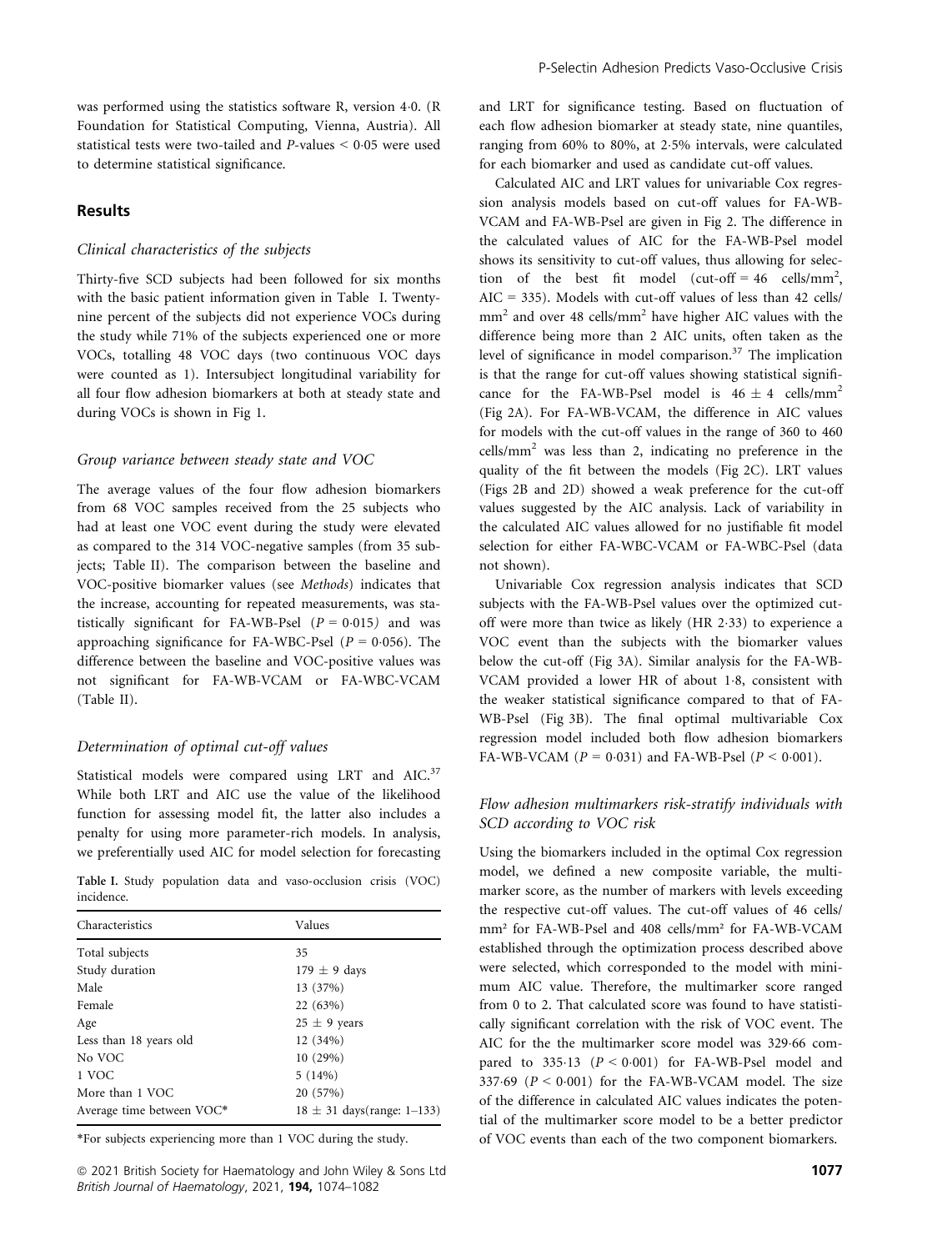

Fig 1. Interpatient variation of flow adhesion biomarkers. Interpatient variation of biomarkers at steady state in whole blood (WB; A and B) and isolated white blood cell (WBC; C and D) for flow adhesion on P-selectin (A, C) and VCAM-1 (B, D) substrates presented as box and whiskers plots. Bottom and top of the box correspond to the first and third quantiles; band inside is the median. Whiskers show 15 interquartile range. (black points are steady-state samples, red points are vaso-occlusion crisis samples). [Colour figure can be viewed at [wileyonlinelibrary.com](www.wileyonlinelibrary.com)]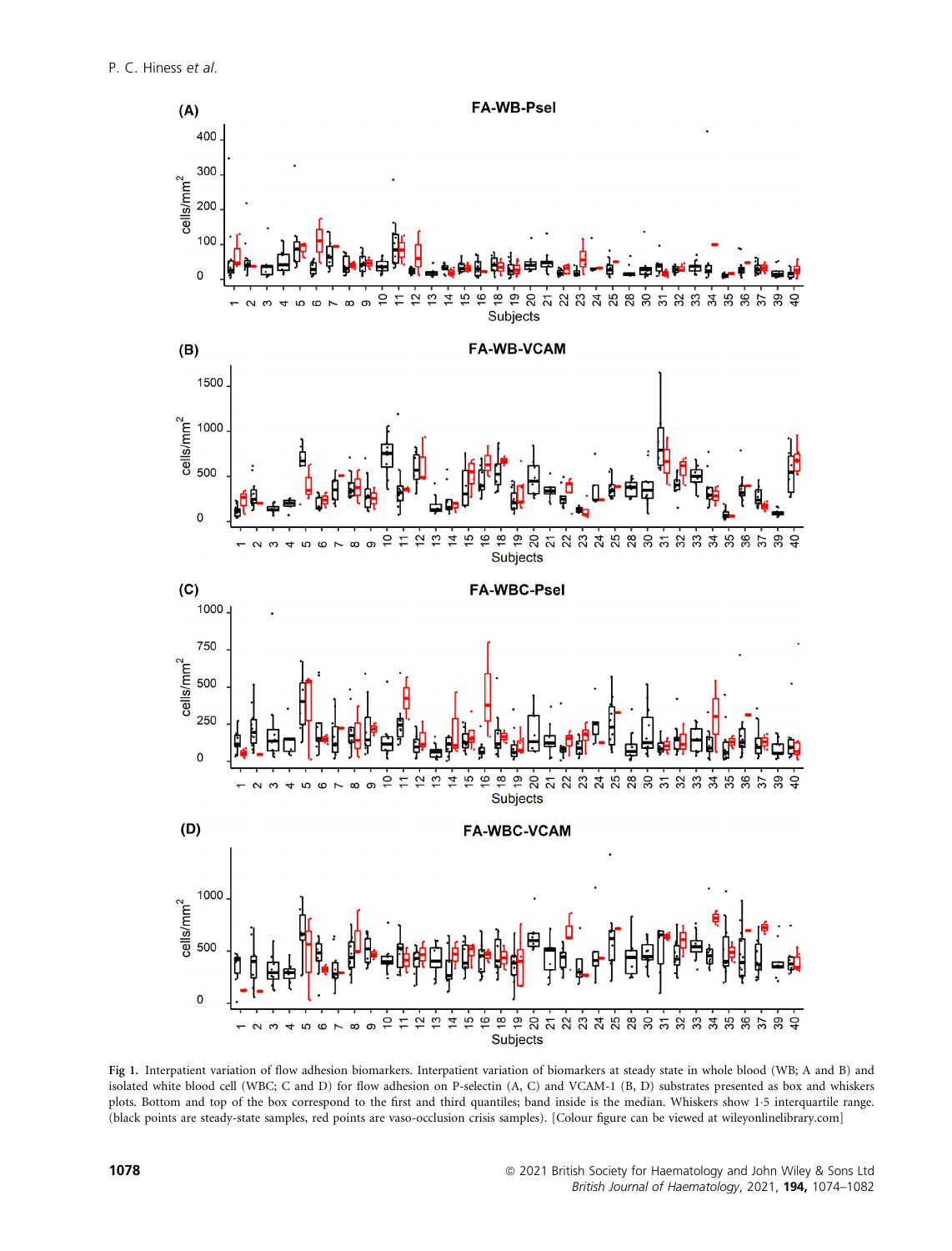| Biomarker   | Steady State*    | $VOC*$           | Significance | Fold difference(95% CI) <sup><math>\ddagger</math></sup> |
|-------------|------------------|------------------|--------------|----------------------------------------------------------|
| FA-WB-VCAM  | $282(260-305)$   | 320 (268-382)    | 0.16         | $12\%$ (-1 to 26%)                                       |
| FA-WBC-VCAM | $404(382 - 429)$ | $417(362 - 408)$ | 0.56         | $7\%$ ( $-4$ to $18\%$ )                                 |
| FA-WB-Psel  | $29(26-31)$      | $34(28-41)$      | 0.015        | $36\%$ $(8-64\%)$                                        |
| FA-WBC-Psel | $110(99-122)$    | $134(108-167)$   | 0.056        | $41\% (4 - 78\%)$                                        |

Table II. Average Flow Adhesion biomarker values at baseline and during vaso-occlusion crisis (VOC).

\*Steady State and VOC data are presented as geometric mean with 95% confidence interval.

† Significance of the difference in biomarker values between steady-state and VOC conditions was calculated with a mixed model accounting for the repeated measurements (see Methods) accounting for both inter- and intrasubject variability through inclusion of both fixed and random effects.

‡ Fold difference, given in percent, was calculated as the ratio between adhesion values (VOC minus steady state)/(steady state), accounting for the repeat measurements and thus taking into consideration intersubject variability.



Fig 2. Determination of the optimal cut-off values. A LOESS (Locally Estimated Scatterplot Smoothing) curve was fitted to Akaike information criterion (AIC) or likelihood ratio test (LRT) values plotted as a function of cell adhesion cut-off values. The optimal cut-off values for FA-WB-Psel (A and B) and FA-WB-VCAM (C and D) were determined using lowest AICs. [Colour figure can be viewed at [wileyonlinelibrary.com](www.wileyonlinelibrary.com)]

Figure 4 shows the Kaplan–Meier curves depicting the cumulative probability of VOC events for SCD subjects with low, intermediate, and high multimarker scores. Multimarker HRs for VOC events for SCD subjects with low, intermediate, and high multimarker scores were established and are shown in Fig 5. Analysis of the models for these groups indicated that for SCD subjects with intermediate score the risk of VOC is more than twice that same risk for SCD subjects with the low score (reference). SCD subjects with a high multimarker score are nearly six times as likely to have VOC as SCD subjects with a low score.

The C-index for the multimarker score was 063 in the six-month period  $(95\% \text{ CI: } 0.56-0.70)$ , indicating a better ability to distinguish individual risk of VOC, compared to the individual biometrics FA-WB-VCAM (C-index: 0.57; 95% CI: 049–065) or FA-WB-Psel (C-index: 058; 95% CI:  $0.53 - 0.62$ ).

## **Discussion**

This study evaluated data from a six-month longitudinal study (ELIPSIS) to determine if standardized flow adhesion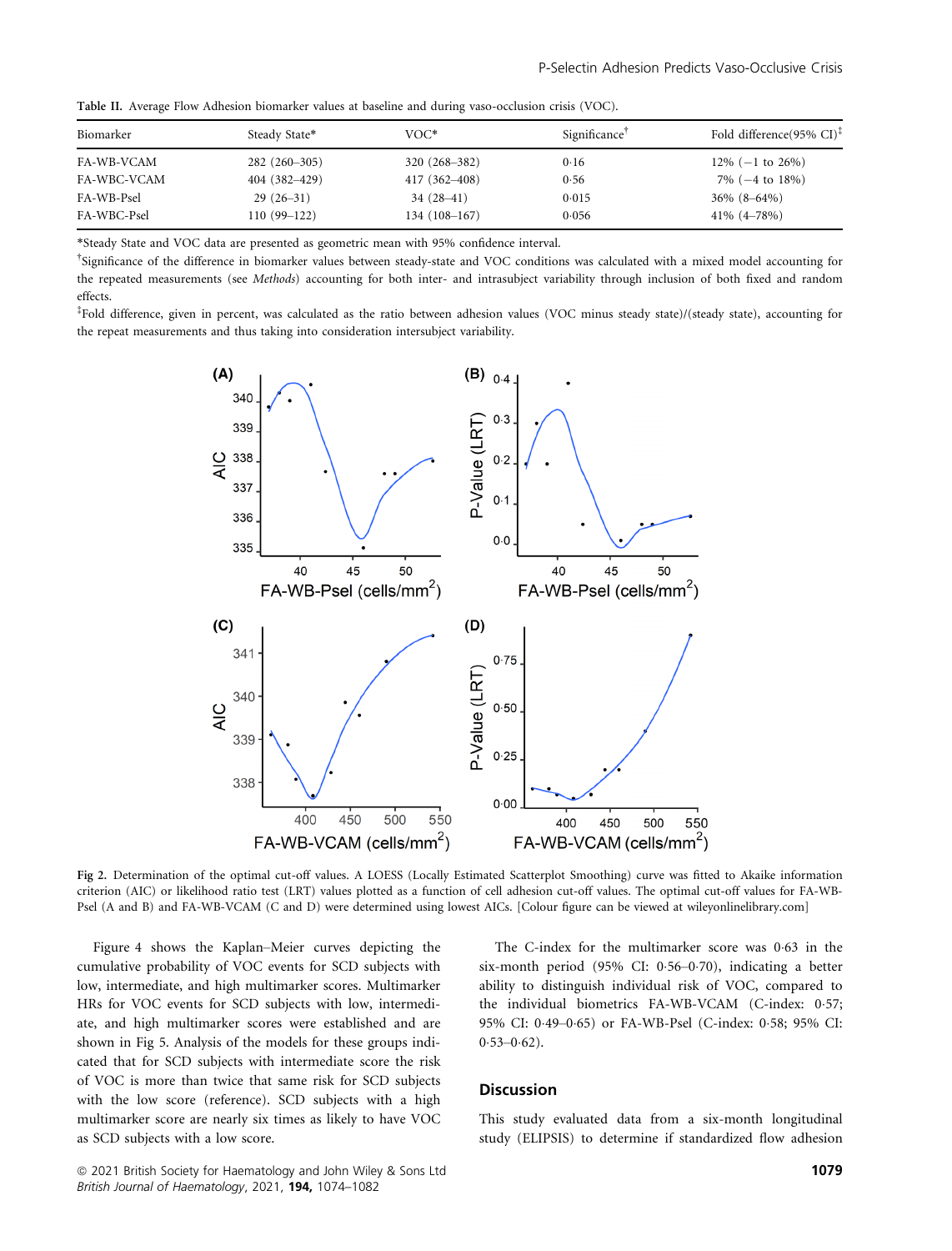

Fig 3. Kaplan–Meier (KM) curves of the cumulative probability of vaso-occlusion crisis (VOC) risk. Kaplan–Meier curves of the cumulative probability of VOC risk for sickle cell disease (SCD) subjects stratified based on the adhesion indexes being above or below the cut-off values. (A) FA-WB-Psel: If SCD patient's adhesion index is above the cut-off of 46 cells/mm<sup>2</sup>, the patient has 50% chance to experience a VOC at approximately 40 days compared to about 85 days if the adhesion index is below the cut-off point; (B) FA-WB-VCAM: If SCD patient's adhesion index is above the cut-off of 408 cells/mm2 , the patient has 50% chance to experience a VOC at approximately 30 days compared to about 75 days if the adhesion index is below the cut-off point. [Colour figure can be viewed at [wileyonlinelibrary.com\]](www.wileyonlinelibrary.com)

biomarkers could stratify SCD subjects based on prospective risk of self-reported VOCs. Flow adhesion of whole blood to P-selectin (FA-WB-Psel) was the best prognostic biomarker in risk-stratifying in individuals with SCD according to their prospective risk of self-reported VOCs. Given the heterogeneous and complex nature of VOC pathophysiology, it is unlikely that any single biomarker would be sufficient to reflect and fully predict the overall pathogenesis of the event. Instead, combining multiple biomarkers into a scoring system is likely to offer a more promising strategy. The multivariable Cox regression analysis presented here demonstrated that prognostic capability of the FA-WB-Psel biomarker alone can be further improved when it is supplemented with another adhesion biomarker (FA-WB-VCAM).

In this report, we described the application of a standardized, microfluidic flow-based adhesion bioassay measuring flow adhesion at both steady state and VOC for its potential to assess VOC risk for SCD subjects. In clinical practice,



Fig 4. Cumulative probability of vaso-occlusion crisis (VOC) risk according to multimarker score. Kaplan–Meier curves of the cumulative probability of VOC risk for sickle cell disease (SCD) subjects stratified based on the multimarker score. Probability of VOC event increases with the increase of multimarker adhesion score. Fifty percent probability of the time-to-VOC event constituting about 110 days (score = 0), 50 days (score = 1), and about 10 days (score = 2). [Colour figure can be viewed at [wileyonlinelibrary.com](www.wileyonlinelibrary.com)]



Fig 5. Vaso-occlusion crisis (VOC) risk stratification. Hazard ratio (HR) and HR range for patient groups stratified as high (score = 2), medium (score  $=1$ ) and low (score  $= 0$ ) risk of VOC events. Stratification was based on the cut-off values described above (408 cells/ mm<sup>2</sup> for FA-WB-VCAM and 46 cells/mm<sup>2</sup> for FA-WB-Psel).

biomarker data, which are usually collected as a continuous measurement, are often divided into categories based on an optimal cut-off value. This kind of categorization makes it easier to interpret the effects of a biomarker on the outcome via an odds ratio or risk ratio analysis. It also offers clinicians an objective criterium to determine the risk of an individual patient for future adverse events. An outcome-oriented approach was used for the selection of cut-off values, which

1080 **1080 1080 1080 1080 1080 1080 1080 1080 1080 1080 1080 1080 1080 1080 1080 1080 1080 1080 1080 1080 1080 1080 1080 1080 1080 1080 1080 1080 1080 1080 1080** British Journal of Haematology, 2021, 194, 1074–1082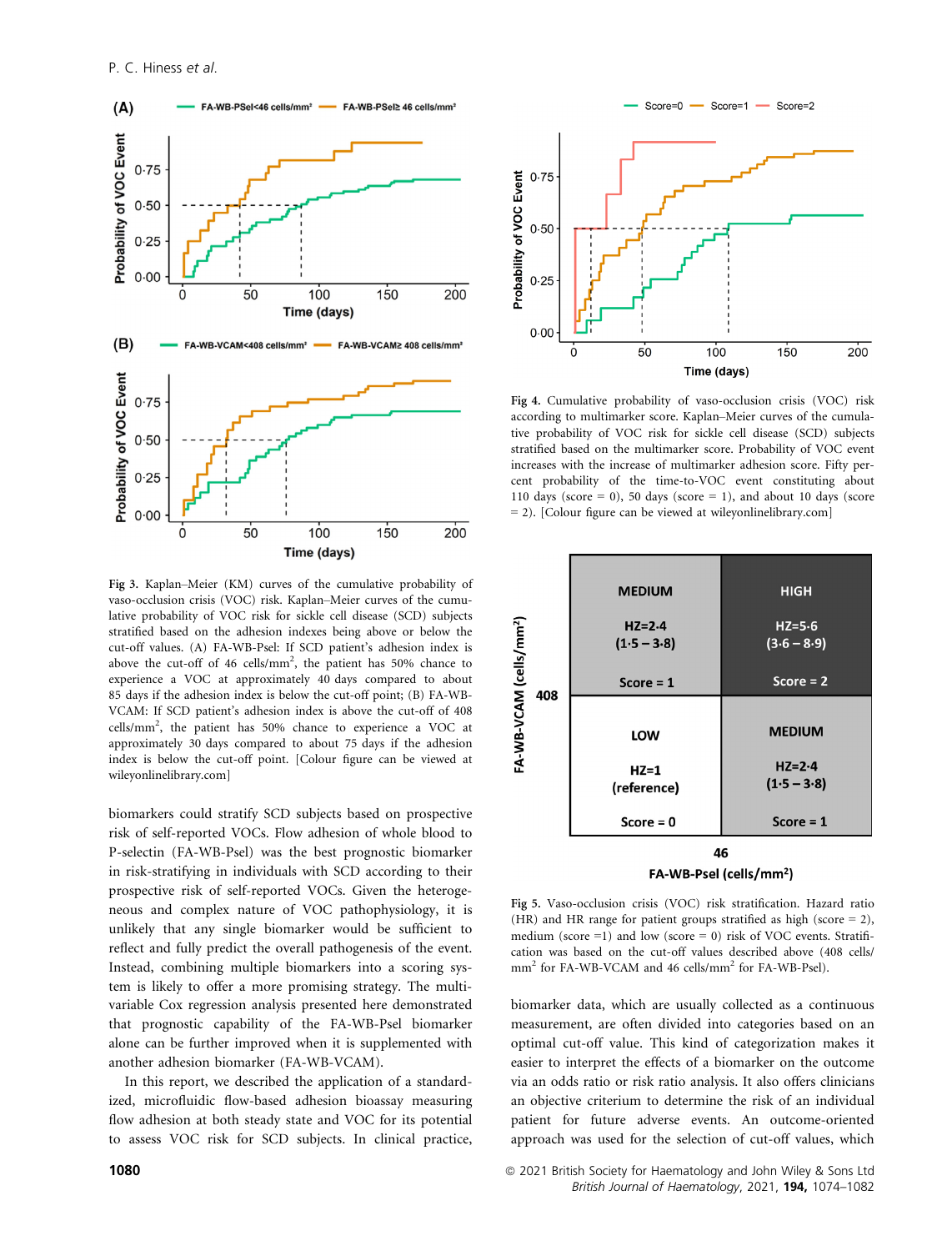has the advantage of accounting for the association between the measured biomarker and the observed clinical outcome. Such an outcome-oriented approach was enabled by dichotomization of the continuous biomarkers measured by our flow adhesion assays.

Among the limitations of this study, the most significant is that it was a single-centre study with a relatively low number of enrolled subjects. Additionally, the described multimarker score model was built based on the same data set used for determination of the optimal cut-off values; thus its reliability and performance should be re-assessed through independent external validation. A greater degree of confidence in the discriminatory results between low risk and high risk of VOC in SCD subjects could be achieved with a larger sample size, ideally with subjects recruited at multiple centres for higher diversity. Additional limitations arise from the fact that the steady state samples were collected at a three-week interval, and thus the scale and the rates of elevation of flow adhesion values before the VOC cannot be precisely evaluated.

To the best of our knowledge, this is the first study to utilize a composite flow adhesion biomarker score for the stratification of risk of self-reported VOC both at home and in the acute-care environment. The results of this study indicate a consistent tendency towards higher VOC risk in SCD subjects with higher flow adhesion indices. The multimarker score defined in this study is intuitive and easy for clinicians to implement into clinical practice. It is worth noting that whole blood flow adhesion to P-selectin (FA-WB-Psel) was a better predictor of VOC than isolated WBC adhesion to Pselectin. RBCs present in whole blood, but not in isolated WBC, can also bind to P-selectin and thus contribute to adhesion in the FA-WB-Psel assay. Although the impact of possible RBC–WBC interactions may contribute to the predictive value of the FA-WB-Psel assay, we feel it is more plausible that the presence of sickle donor plasma in the FA-WB-Psel (whole blood) assay but not in the FA-WBC-Psel (isolated WBCs) assay is a greater contributor to the difference in performance. While the interaction of leukocyte Lselectin glycoprotein ligand-1 (LSGL-1) ligand with Pselectin (CD62P) expressed on endothelial cells does not require mediators, patient-specific adhesion may be affected by plasma-containing promoters and/or inhibitors, both endogenously generated as well as present due to medical treatment. In general, clinical blood function assays should reflect critical aspects of microvascular physiology in order to minimize the influence of in vitro variables and sample processing (washing, centrifugation, etc.). In addition to removing patient plasma, isolation of WBC subjects the cells to a number of wash steps and centrifugation-induced shear that may alter the clinical predictive utility of adhesion acquired under these less physiologic conditions. Further experiments would be required to determine if any of these are indeed the culprit. However, in terms of assays' potential clinical utility, ability to use whole blood without the need for WBC

**a** 2021 British Society for Haematology and John Wiley & Sons Ltd 1081 British Journal of Haematology, 2021, 194, 1074–1082

isolation is a clear advantage as it makes the assay faster and easier to use. The ability to intervene in patients at steady state who are at increased risk of future VOCs will allow providers to focus more on health maintenance and less on crisis management, which could substantially reduce healthcare costs and improve quality of life for individuals living with SCD. Studies are under way to assess the ability of assays such as FA-WB-Psel to monitor response to SCDmodifying therapies (e.g., crizanlizumab, L-glutamine, voxelotor).

## Acknowledgements

The authors acknowledge all subjects and individuals who contributed to the study. We thank David Beidler and Debra D. Pittman for their role in the design and initiation of the study. We also thank Sanguine Biosciences, Clinical Ink, and CRF Health for their expertise and efforts to make this study possible.

## Funding information

This study was sponsored by Pfizer Inc. Pfizer Inc. has no input in the interpretation of the data.

## Conflicts of interest

PCH, XG, KL, JW and MT are employees and shareholders of Functional Fluidics. MUC has received grants and personal fees from Bayer, Biomarin, Global Blood Therapeutics, Hema Biologics, Kedrion, Octapharma, Pfizer, Roche/Genentech, Sanofi/Bioverativ, Spark Therapeutics, and Takeda.

## Author contributions

PCH contributed to study design, data analysis, and manuscript preparation. MUC contributed to study design and data analysis. AUZ contributed to study design and data analysis. XG performed all flow adhesion assays and contributed to analysis of biomarker data, and manuscript preparation. KL contributed to the flow adhesion data analysis. JW participated in flow experiments and data analysis. MT contributed to the data analysis and manuscript preparation. All authors contributed to interpretation of the data, participated in the critical review and revision of the manuscript, and provided approval of the final manuscript. All authors had access to the data and assume responsibility for the completeness and accuracy of the data and data analyses.

### References

- 1. NHIBI. Sickle Cell Disease. [https://wwwnhlbinihgov/health-topics/sickle-ce](https://wwwnhlbinihgov/health-topics/sickle-cell-disease) [ll-disease](https://wwwnhlbinihgov/health-topics/sickle-cell-disease). Accessed 26 October 2020.
- 2. Shah N, Bhor M, Xie L, Paulose J, Yuce H. Sickle cell disease complications: prevalence and resource utilization. PLoS One. 2019;14(7): e0214355.